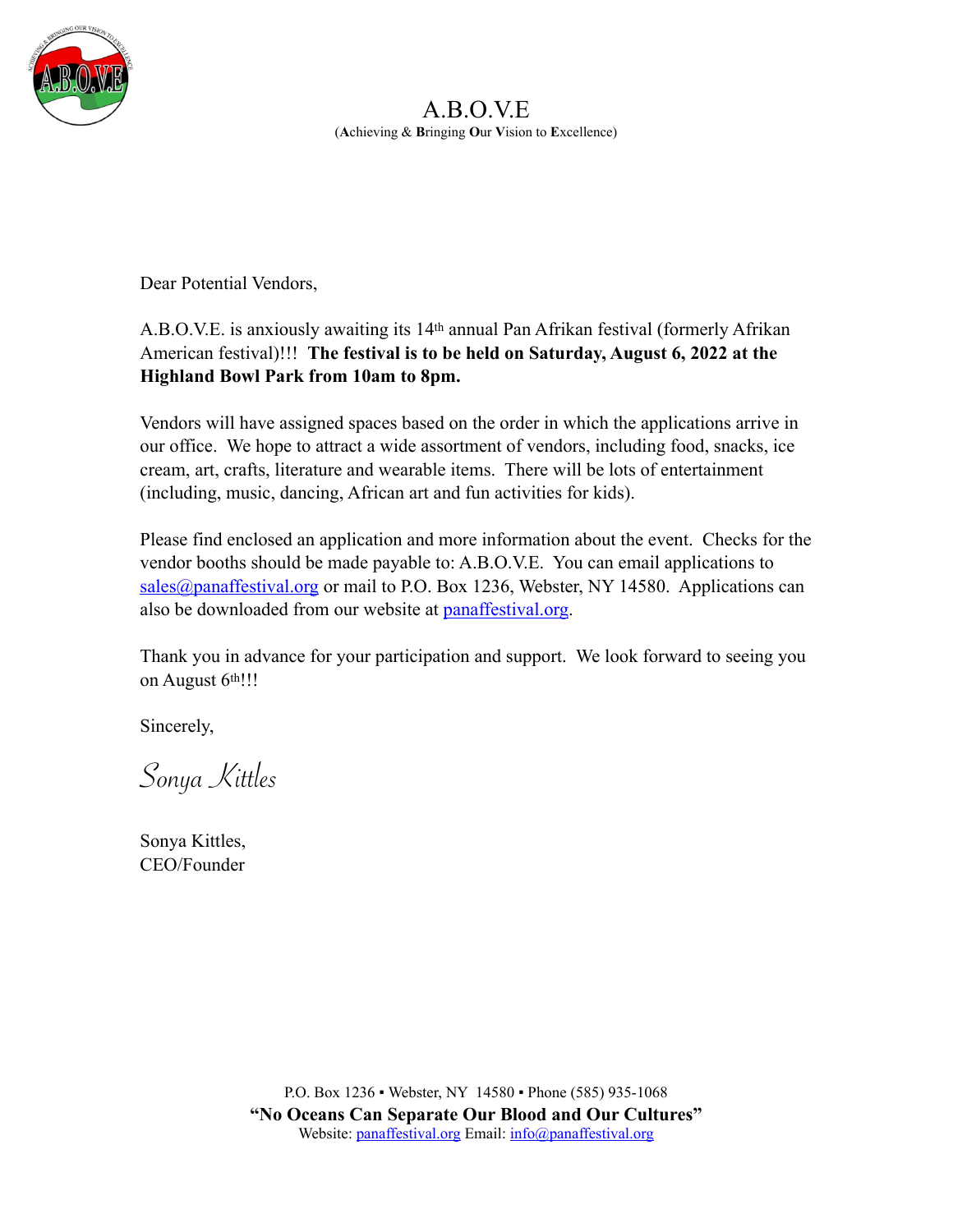

#### A.B.O.V.E (**A**chieving & **B**ringing **O**ur **V**ision to **E**xcellence)

## VENDOR APPLICATION/CONTRACT PAN AFRIKAN FESTIVAL AUGUST 6th 2022

| Do you have previous festival experience? (if yes) Please explain: |  |  |  |  |  |
|--------------------------------------------------------------------|--|--|--|--|--|
|                                                                    |  |  |  |  |  |
|                                                                    |  |  |  |  |  |
|                                                                    |  |  |  |  |  |

**STOP! Please read Item #6 of the Vendor Information/Terms & Conditions** Please list all items to be sold, cooked and/or served and the prices of these items: **NOTE: Sales of Water and Soda are prohibited! A.B.O.V.E. reserves the right to all Soda & Water sales.**

**Informational vendors:** Please explain information being distributed and/or displayed

P.O. Box 1236 • Webster, NY 14580 • Phone (585) 935-1068 **"No Oceans Can Separate Our Blood and Our Cultures"** Website: [panaffestival.org](https://panaffestival.org/) Email: [info@panaffestival.org](mailto:info@panaffestival.org)

 $\mathcal{L}_\text{max}$  , and the contribution of the contribution of the contribution of the contribution of the contribution of the contribution of the contribution of the contribution of the contribution of the contribution of t  $\mathcal{L}_\text{max}$  , and the contribution of the contribution of the contribution of the contribution of the contribution of the contribution of the contribution of the contribution of the contribution of the contribution of t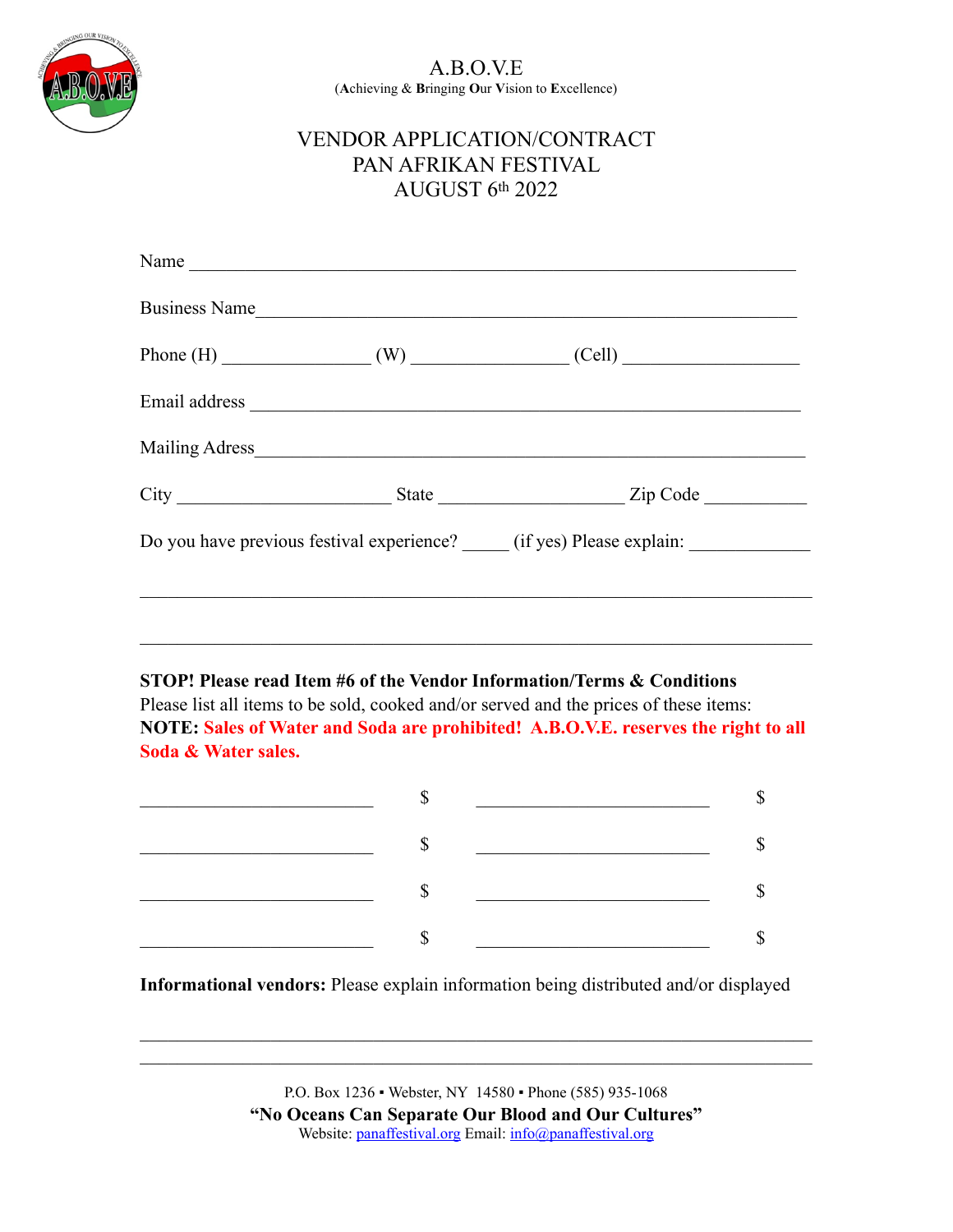A.B.O.V.E

(**A**chieving & **B**ringing **O**ur **V**ision to **E**xcellence)

#### Vendor information/Terms & Conditions

If you would like to participate in A.B.O.V.E.'s Pan Afrikan Festival as a vendor, please read the following guidelines carefully, complete and **return the application by the deadline (please see attached price list and dates). All applications must be emailed, mailed or hand delivered to A.B.O.V.E. or one of its staff persons. No applications will be accepted or considered without a deposit or full payment.** 

- 1. Please see attached price list for participating fees. All payments are non-refundable **(rejected applications will receive a full refund**).
- 2. A half **deposit** is **due at the time of the application** and the **balance** must be submitted **no later than the deadline (PLEASE SEE PRICE LIST).** Please see Vendor Price list for additional dates/deadlines.
- 3. All checks should be made payable to A.B.O.V.E. and can be mailed to P.O. Box 1236, Webster, NY 14580 (there is a \$35.00 fee for all returned checks).
- 4. Monroe County Health Department requires that all food vendors provide a health permit which must be displayed at the festival. Failure to comply will result in A.B.O.V.E. cancelling the contract and there will be no refund.
- 5. Each vendor will be fully responsible for all equipment pertaining to the preparation, sale and/or service of all items sold (ice, refrigeration, paper or plastic wear, grill, cooking utensils etc.).
- 6. **ALL SALES VENDORS** are required to disclose all items being sold. Failure to do so will result in rejection of your application. NOTE: Sales of Water and Soda are prohibited. A.B.O.V.E. reserves the right to all water and soda sales. Sales of items that haven't been disclosed will result in cancellation of your contract. At that time, you will be required to close your booth. NO REFUND WILL BE ISSUED.
- 7. One 10 x 10 tent, one 6ft long table and 2 chairs will be provided for all vendors (unless otherwise discussed). All vendors are fully responsible for providing their own additional materials for the booth space, such as, generators, signage, extension cords, etc.
- 8. Each Vendor is fully responsible for the set-up, clean-up and take-down of his/her own tent and area. Set-up will begin at 8am and no later than 10am and clean-up and break-down no earlier than 8:00pm and no later than 9:00pm.
- 9. All vendors must at all times adhere to the Monroe County/Monroe County Health Department safety guidelines. All food vendors must have (and display) an ABC fire extinguisher.
- 10. All vendors are required to provide A.B.O.V.E. with a list of his/her staff, not to exceed 5 employees at a time. Names of all staff members and/or employees must be submitted 2 weeks prior to the event.

## General Information

- **1. Each tent stand measures 10'x10'. Tents, Tables and chairs WILL be provided**  $\alpha$  assignments will be made by  $\Delta$  **D**  $\alpha$  **VE** on a first come first come bosis. Booth or
- 2. Assignments will be made by A.B.O.V.E. on a first come, first serve basis. Booth spaces may be requested by location but are not guaranteed.
- 3. Acceptance/rejection letters will be mailed upon receipt of application. Confirmation packets, which will include space assignments, additional information and parking instructions, will be mailed the week of July 1, 2022.
- 4. No refunds will be made once an application is accepted. Rejected applications will receive a full refund.
- 5. Copy of health permit and valid insurance must be submitted with all applications
- 6. **A.B.O.V.E. Pan Afrikan festival will be held Rain or Shine! Please plan accordingly!**

I/we, the undersigned, for and in consideration of permission and space to participate in A.B.O.V.E. Pan Afrikan Festival on August 6th 2022, agree to indemnify, hold harmless, and defend A.B.O.V.E. and its officers, employees, agents and servants from and against any and all claims, actions, lawsuits, damages, judgments, liability and expense, including attorney fees and litigation expenses, in whole or in part arising out of connected with, or in any way associated with my/our activities preparing for, participating in, or traveling to or from A.B.O.V.E. Pan Afrikan Festival.

I HAVE READ AND FULLY UNDERSTOOD AND AGREE TO THE TERMS, CONDITIONS AND REGULATIONS SET FORTH IN THIS CONTACT.

|  | Signature of Vendor | Date |
|--|---------------------|------|
|--|---------------------|------|

P.O. Box 1236 ▪ Webster, NY 14580 ▪ Phone (585) 935-1068 **"No Oceans Can Separate Our Blood and Our Cultures"** Website: [panaffestival.org](https://panaffestival.org/) Email: [info@panaffestival.org](mailto:info@panaffestival.org)